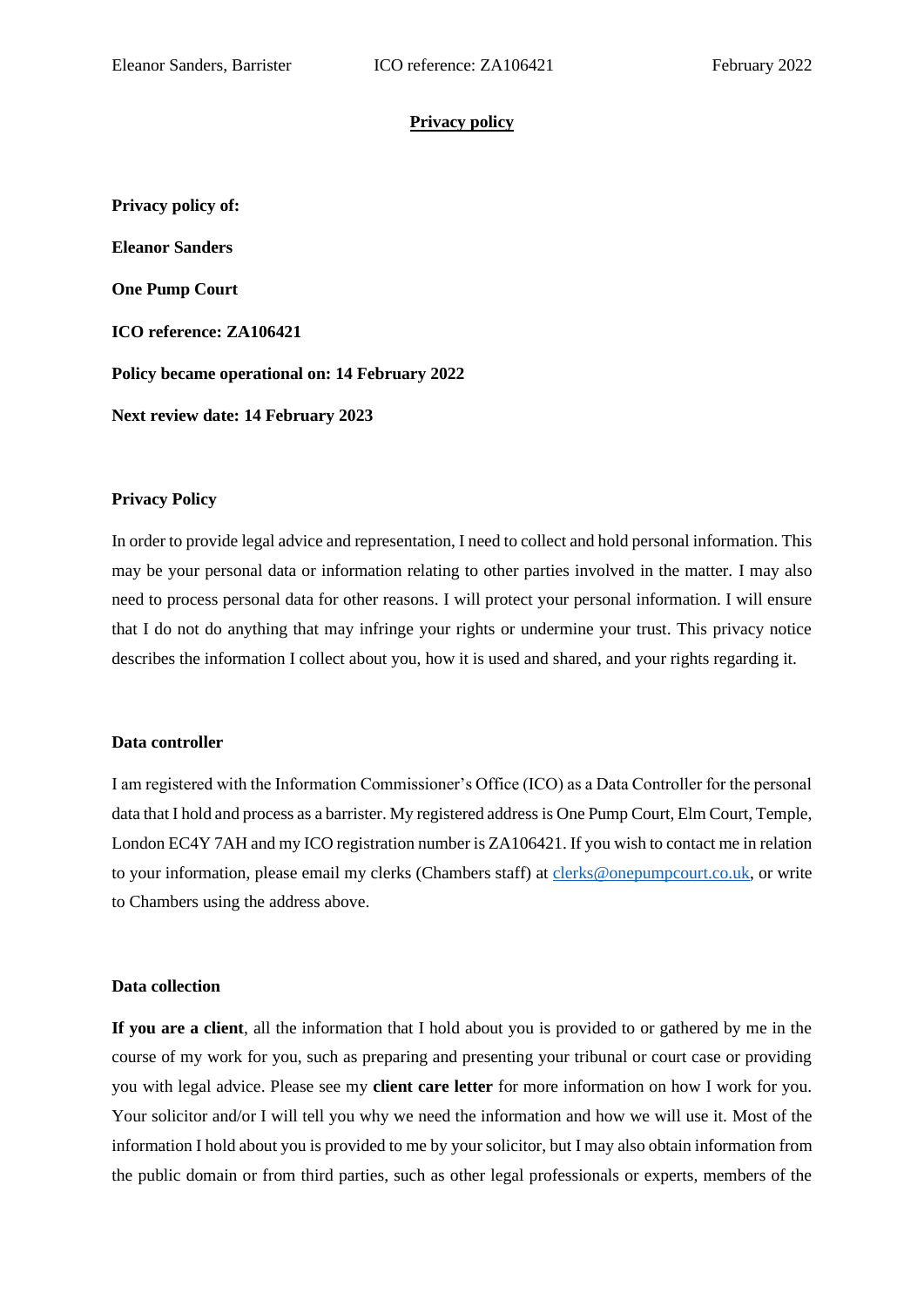public, your family and friends, witnesses, courts and other tribunals, investigators, government departments, regulators, public records and registers.

**If you are a client**, some of the information you provide will be protected by legal professional privilege unless and until the information becomes public in the course of any proceedings or otherwise. As a barrister **I have an obligation to keep your information confidential**, except where it is already or otherwise becomes public, is disclosed as part of the case or proceedings (in the course of which it may become available to the public, unless restrictions apply), or where disclosure is otherwise permitted, such as by operation of law. For more information on my professional duties please see the Bar Handbook.

### **What data do I process about you?**

I collect and process both personal data and special categories of personal data as defined in the GDPR. This may include:

- Name
- Email address
- Phone number
- Address
- Payment or bank details
- Date of birth
- Next of kin details
- Details pertaining to education and employment
- Information on your background & current circumstances
- Financial information.

Where relevant, I may also need to process special category personal data that reveals your:

- Racial or ethnic origin
- Political opinions
- Religious and philosophical beliefs
- Trade union membership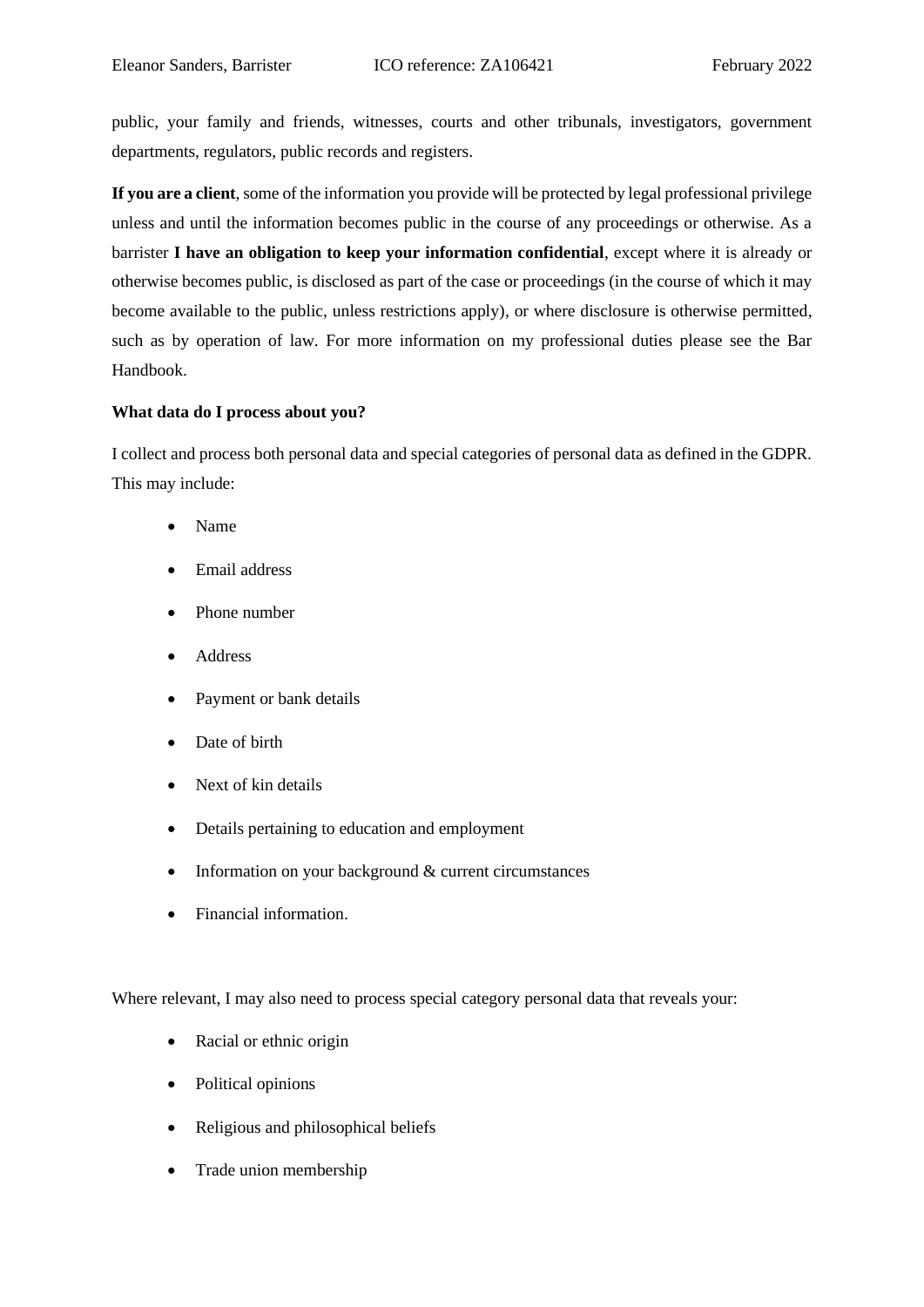- Genetic data
- Biometric data for the purpose of uniquely identifying a natural person
- Data concerning health
- Sex life and sexual orientation.

On occasion, I may also process personal data relating to criminal convictions and offences.

### **My lawful basis for processing your information**

The General Data Protection Regulation (the GDPR) requires all organisations that process personal data to have a lawful basis for doing so. The lawful bases identified in the GDPR that I seek to rely upon are as follows:

- **Consent of the data subject**.
- **Performance of a contract with the data subject or to take steps to enter into a contract.**
- **Compliance with a legal obligation**.
- **The legitimate interests of my business or a third party, except where such interests are overridden by the interests, rights or freedoms of the data subject.**

Examples of legitimate interests include:

- Where the data subject is a client or in the service of the controller;
- Provision of legal services and advice;
- Processing is necessary to ensure network and information security, including preventing unauthorised access;
- For purposes of practice management, accounting and debt recovery;
- For completion of professional regulatory requirements;
- Processing for direct marketing purposes, or to prevent fraud; and
- Reporting threats to public security.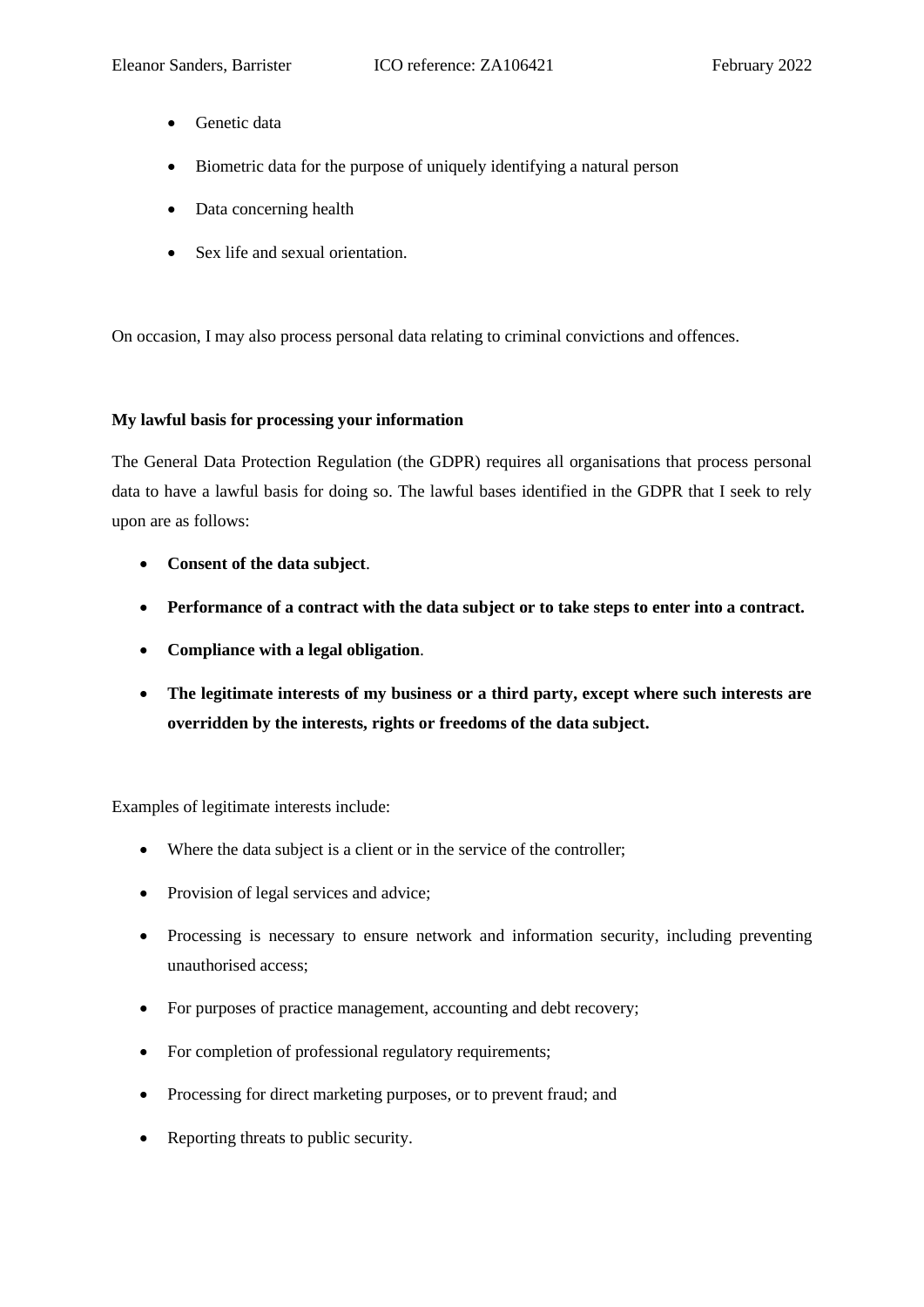## **Special category processing**

I process special category data when:

- 1. I have your explicit consent to do so; or
- 2. It is necessary for the exercise or defence of legal claims or judicial acts.

### **Criminal data processing**

On occasion, I process data relating to criminal offences where it is necessary for:

- The purpose of, or in connection with, any legal proceedings;
- The purpose of obtaining legal advice; or
- The purposes of establishing, exercising or defending legal rights.

#### **Where permissible, I may use your information to:**

- Provide legal advice and representation (this may include discussions with other professionals);
- Assist in training pupils (trainee barristers) and mini-pupils (persons receiving work experience from Chambers);
- Investigate and address your concerns;
- Communicate with you about news, updates and events;
- Investigate or address legal proceedings relating to your use of my services, or as otherwise allowed by applicable law;
- Perform my professional and legal obligations, such as completing my tax returns.
- Assist in applications for the purpose of professional development or career progression;
- Communicate legal updates and judgments, such as in legal journals.

**I will only share your information if sharing is consistent with my obligations. I may share your personal data with:**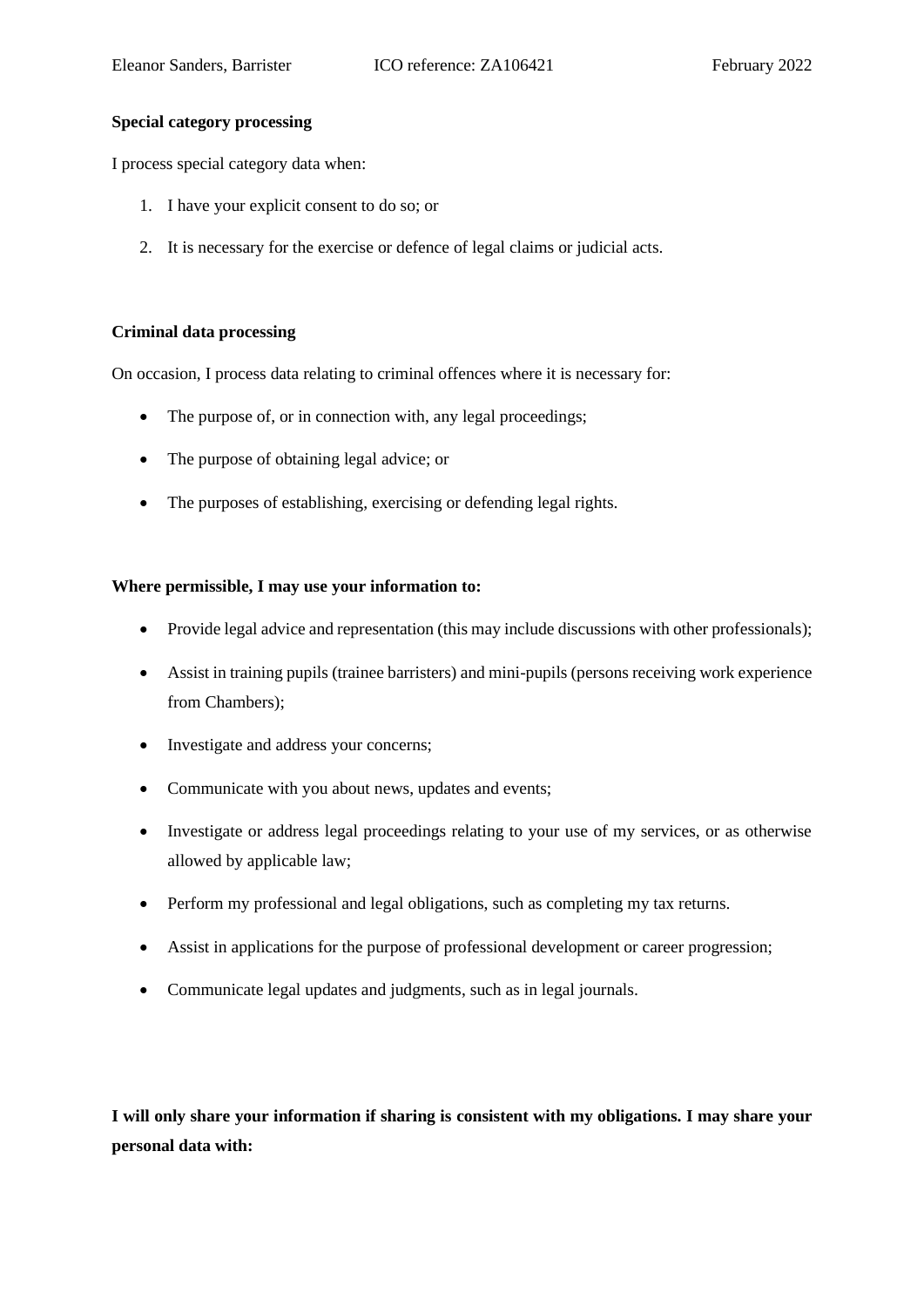- Data processors, such as my Chambers staff, IT support staff, email providers, data storage providers;
- Other barristers, trainees or staff within my Chambers;
- Your solicitor or others assisting you with your case;
- Other individuals connected with your case, such as witnesses or experts;
- Other parties or their legal representatives involved in your case;
- Courts and tribunals, including judges and staff:
- The Legal Aid Agency;
- Regulatory, professional, complaints and/ or government bodies, such as the Bar Standards Board, the Bar Council, the Information Commissioner's Office and the Legal Ombudsman;
- Professional advisers, such as my accountants and insurers;
- Professional organisations, such as the Immigration Law Practitioners' Association;
- Legal directories and publications;
- I may also be required to disclose your information to third parties such as the police, intelligence services or other government agencies, **only where required or permitted by law.**

# **Transfers to third countries and international organisations**

I do not ordinarily transfer any personal data to third countries or international organisations. If I am required to transfer I will only do so when satisfied that such transferred data is fully protected and safeguarded as required by the GDPR.

# **Data retention**

My Retention and Disposal Policy (copy available on request) details how long I hold your data for and how I dispose of it when it no longer needs to be held. I will delete the information I hold about you at your request unless:

- There is an unresolved issue, such as a claim or dispute:
- I am legally required not to do so; or
- There are overriding legitimate business interests not to do so.